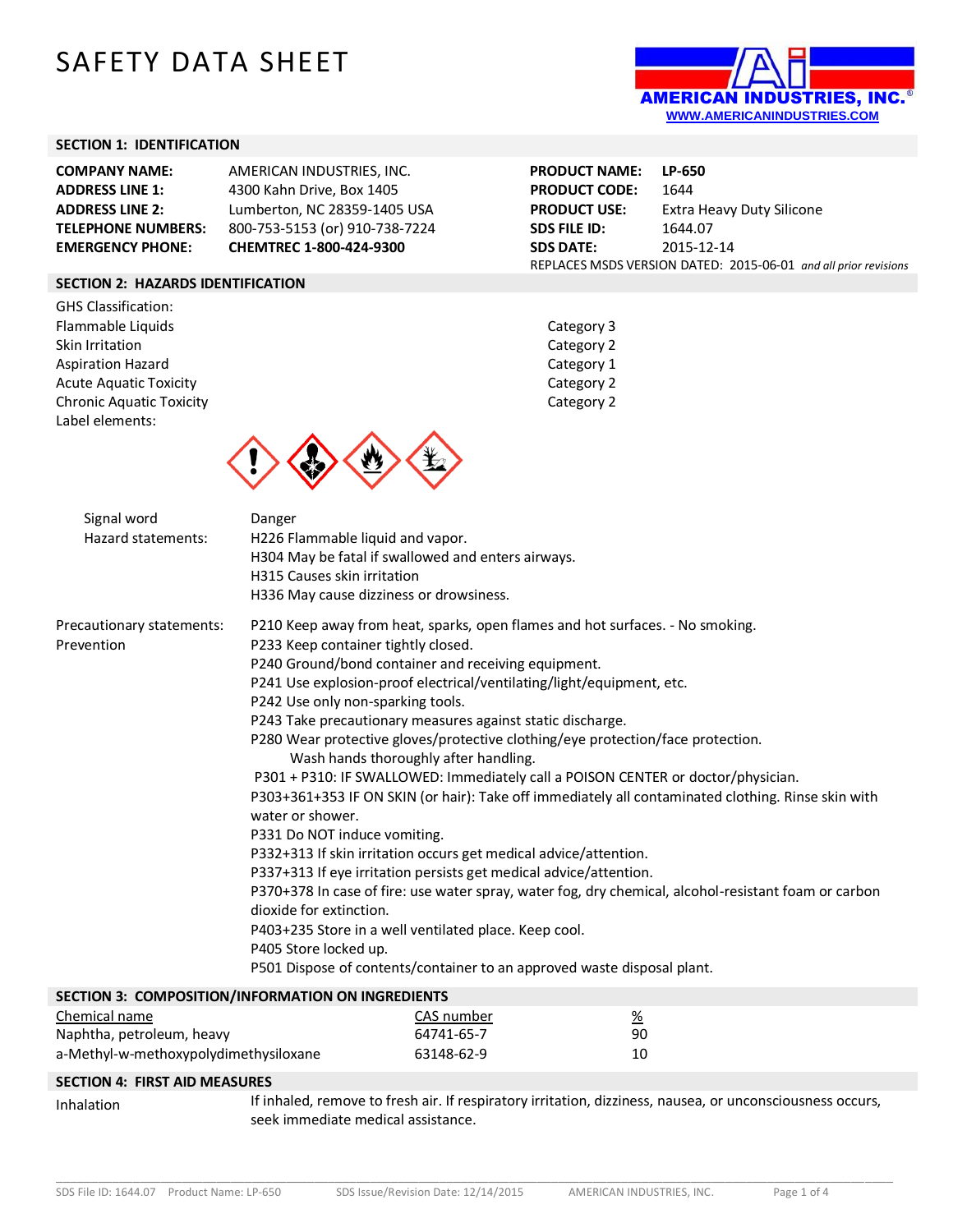| Skin contact                                  | Remove contaminated clothing. Wash with soap and water. Seek medical attention if irritation persists.                                                                                                                                                                                                                |                                                   |              |
|-----------------------------------------------|-----------------------------------------------------------------------------------------------------------------------------------------------------------------------------------------------------------------------------------------------------------------------------------------------------------------------|---------------------------------------------------|--------------|
| Eye contact                                   | Flush eyes with water. Seek medical attention if irritation persists.                                                                                                                                                                                                                                                 |                                                   |              |
| Ingestion                                     | Do NOT induce vomiting unless directed to do so by medical personnel. Never give anything by mouth<br>to an unconscious person. Rinse mouth with water. Seek medical attention if symptoms appear.                                                                                                                    |                                                   |              |
| <b>SECTION 5: FIRE-FIGHTING MEASURES</b>      |                                                                                                                                                                                                                                                                                                                       |                                                   |              |
| Suitable extinguishing<br>media               | Use water spray, alcohol-resistant foam, dry chemical or carbon dioxide.                                                                                                                                                                                                                                              |                                                   |              |
| Hazardous combustion<br>products              | Oxides of carbon and various hydrocarbons.                                                                                                                                                                                                                                                                            |                                                   |              |
| Fire fighting procedures                      | As in any fire, wear a self-contained breathing apparatus in pressure-demand, MSHA/NIOSH (approved<br>or equivalent), and full protective gear.                                                                                                                                                                       |                                                   |              |
| Unusual fire and explosion<br>hazards         | Containers can build up pressure if exposed to heat and/or fire. Use water spray to keep fire-exposed<br>containers cool. Containers may explode in the heat of a fire. Vapors will form an explosive mixture<br>with air. Vapors will travel to a source of ignition and flash back.                                 |                                                   |              |
| <b>SECTION 6: ACCIDENTAL RELEASE MEASURES</b> |                                                                                                                                                                                                                                                                                                                       |                                                   |              |
|                                               | Provide adequate ventilation. Evacuate all non-essential personnel from the spill area. Eliminate all ignition sources. Suitable<br>protective clothing should be worn. Shut off or plug source of spill.                                                                                                             |                                                   |              |
| Small spills                                  | Absorb on inert media and collect into suitable container.                                                                                                                                                                                                                                                            |                                                   |              |
| Large spills                                  | Dike spill area to contain liquid. Salvage as much re-useable liquid as possible into a suitable container.<br>Contain spillage, and then collect with an electrically protected vacuum cleaner or by wet-brushing and<br>place in container for disposal according to local regulations.                             |                                                   |              |
| <b>SECTION 7: HANDLING AND STORAGE</b>        |                                                                                                                                                                                                                                                                                                                       |                                                   |              |
| Handling                                      | Do not get in eyes, on skin or on clothing. Do not breathe vapors or mists. Keep container closed and<br>tightly sealed when not in use. Avoid contact with skin and eyes.<br>Keep away from sources of ignition - No smoking. Take measures to prevent the build up of<br>electrostatic charge.                      |                                                   |              |
| Storage                                       | This material is a static accumulator. Use non-sparking tools. Store in a cool, dry, ventilated area, away<br>from incompatible substances. Store only in approved properly labeled containers. Containers should<br>be grounded and bonded.                                                                          |                                                   |              |
|                                               | SECTION 8: EXPOSURE CONTROLS/PERSONAL PROTECTION                                                                                                                                                                                                                                                                      |                                                   |              |
| <b>Engineering Controls</b>                   | Use explosion-proof ventilation equipment. Provide ventilation or other engineering controls to keep<br>the airborne concentrations of vapor or mists below the applicable workplace exposure limits indicated<br>below. The level of protection and types of will vary depending upon potential exposure conditions. |                                                   |              |
| <b>Exposure Limits</b>                        |                                                                                                                                                                                                                                                                                                                       |                                                   |              |
| <b>Component Name</b>                         | CAS#                                                                                                                                                                                                                                                                                                                  | <b>OSHA</b>                                       | <b>ACGIH</b> |
| Naphtha                                       | 64741-65-7                                                                                                                                                                                                                                                                                                            | 150 ppm                                           | 350 ppm      |
| Silicone Fluid                                | 63148-62-9                                                                                                                                                                                                                                                                                                            | Contains no substances with occupational exposure |              |
| Personal Protective Equipment:                |                                                                                                                                                                                                                                                                                                                       |                                                   |              |
| Eyes                                          | Wear appropriate protective eyeglasses or chemical safety goggles as described by OSHA's eye and face<br>protection regulations in 29 CFR 1910.133.                                                                                                                                                                   |                                                   |              |
| Skin                                          | If prolonged or repeated skin contact is likely, wear appropriate protective gloves.                                                                                                                                                                                                                                  |                                                   |              |
| Clothing                                      | Selection of protective clothing depends on work conditions, potential exposure conditions and may<br>include gloves, boots, suits and other protective items.                                                                                                                                                        |                                                   |              |
| Respirators                                   | Where adequate ventilation is not available an approved respirator must be worn. Respirator selection,<br>use and maintenance should be in accordance with the requirements of OSHA Respiratory Protection                                                                                                            |                                                   |              |

\_\_\_\_\_\_\_\_\_\_\_\_\_\_\_\_\_\_\_\_\_\_\_\_\_\_\_\_\_\_\_\_\_\_\_\_\_\_\_\_\_\_\_\_\_\_\_\_\_\_\_\_\_\_\_\_\_\_\_\_\_\_\_\_\_\_\_\_\_\_\_\_\_\_\_\_\_\_\_\_\_\_\_\_\_\_\_\_\_\_\_\_\_\_\_\_\_\_\_\_\_\_\_\_\_\_\_\_\_\_\_\_\_\_\_\_\_\_\_\_

Standard, 29 CFR 1920.134. In confined areas, use a self-contained breathing apparatus.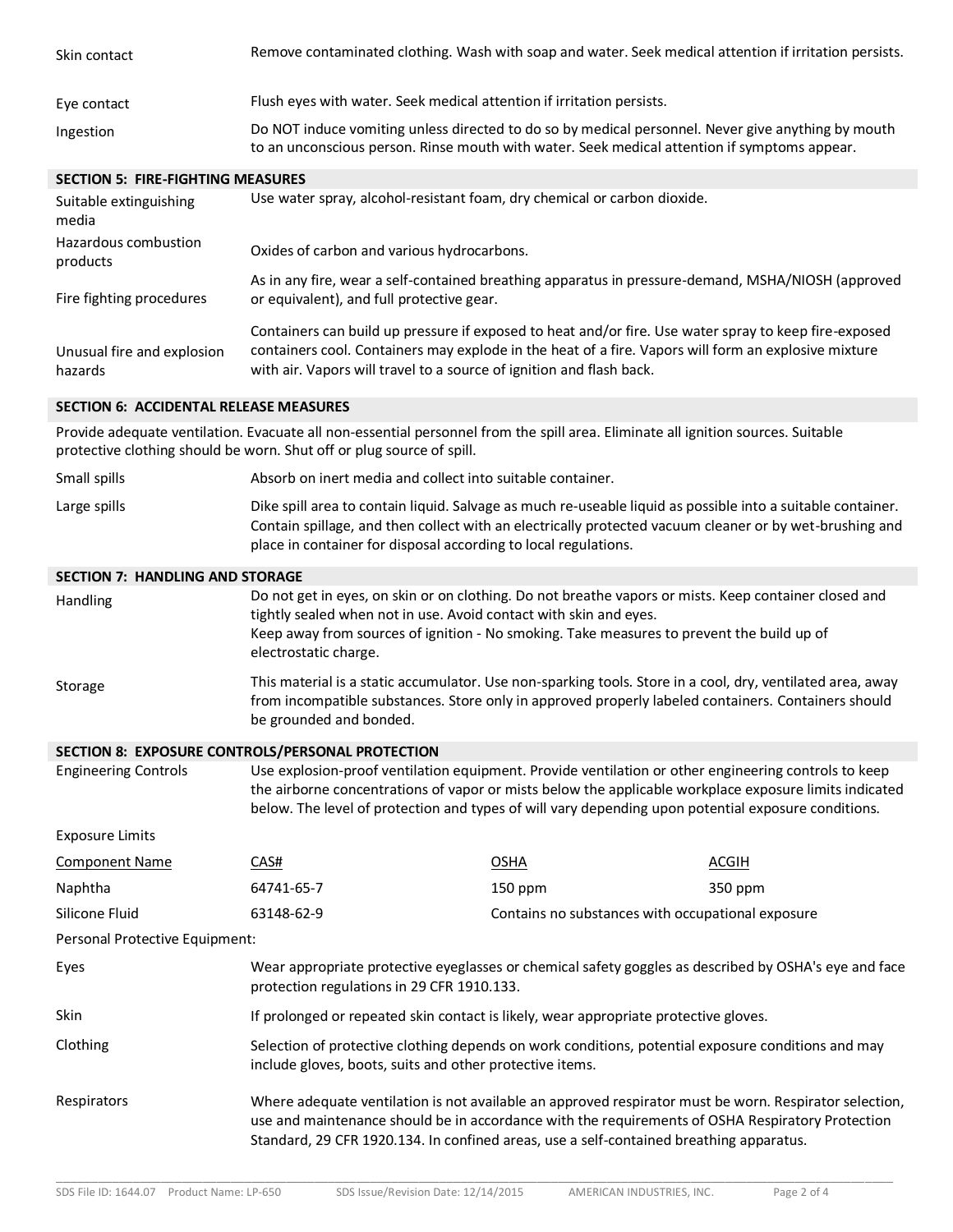| <b>SECTION 9: PHYSICAL AND CHEMICAL PROPERTIES</b>                                                                                                                                                                 |                                                                                                                                                                                      |                                                                                                    |                              |
|--------------------------------------------------------------------------------------------------------------------------------------------------------------------------------------------------------------------|--------------------------------------------------------------------------------------------------------------------------------------------------------------------------------------|----------------------------------------------------------------------------------------------------|------------------------------|
| Appearance<br>Odor                                                                                                                                                                                                 | Clear, colorless liquid.<br>Petroleum odor.                                                                                                                                          |                                                                                                    |                              |
|                                                                                                                                                                                                                    |                                                                                                                                                                                      |                                                                                                    |                              |
| pH                                                                                                                                                                                                                 | Not applicable.                                                                                                                                                                      |                                                                                                    |                              |
| Melting freezing point                                                                                                                                                                                             | No available data.                                                                                                                                                                   |                                                                                                    |                              |
| Flash point                                                                                                                                                                                                        | 128°F (53°C)                                                                                                                                                                         |                                                                                                    |                              |
| <b>Specific Gravity</b>                                                                                                                                                                                            | 0.78                                                                                                                                                                                 |                                                                                                    |                              |
| Solubility                                                                                                                                                                                                         | Negligible                                                                                                                                                                           |                                                                                                    |                              |
| Auto-ignition temperature                                                                                                                                                                                          | 664°F (351°C)                                                                                                                                                                        |                                                                                                    |                              |
| Volatile %                                                                                                                                                                                                         | $\geq 85$                                                                                                                                                                            |                                                                                                    |                              |
| Boiling range                                                                                                                                                                                                      | 357 - 380°F (181 - 193°C)                                                                                                                                                            |                                                                                                    |                              |
| Evaporation rate (BuAc=1)                                                                                                                                                                                          | $<$ 1                                                                                                                                                                                |                                                                                                    |                              |
| Flammable limits                                                                                                                                                                                                   | Upper: $6$                                                                                                                                                                           |                                                                                                    |                              |
|                                                                                                                                                                                                                    | Lower: 1                                                                                                                                                                             |                                                                                                    |                              |
| Vapor pressure                                                                                                                                                                                                     | 1.5 mmHg                                                                                                                                                                             |                                                                                                    |                              |
| Vapor density (Air-1)                                                                                                                                                                                              | 2.8.                                                                                                                                                                                 |                                                                                                    |                              |
| SECTION 10: STABILITY AND REACTIVITY                                                                                                                                                                               |                                                                                                                                                                                      |                                                                                                    |                              |
| Chemical stability                                                                                                                                                                                                 | Stable under normal use and temperature conditions;.                                                                                                                                 |                                                                                                    |                              |
| Conditions to avoid                                                                                                                                                                                                | Keep away from heat, flame and other potential ignition sources. Temperatures in excess of<br>120 °F for prolonged periods.                                                          |                                                                                                    |                              |
| Incompatible Materials                                                                                                                                                                                             | Strong oxidizing agents.                                                                                                                                                             |                                                                                                    |                              |
| Hazardous polymerization                                                                                                                                                                                           | Will not occur.                                                                                                                                                                      |                                                                                                    |                              |
| SECTION 11: TOXICOLOGICAL INFORMATION                                                                                                                                                                              |                                                                                                                                                                                      |                                                                                                    |                              |
| Signs and symptoms of<br>overexposure                                                                                                                                                                              |                                                                                                                                                                                      |                                                                                                    |                              |
| Skin                                                                                                                                                                                                               |                                                                                                                                                                                      | Contact can cause redness and irritation. Severity depends on the amount and duration of exposure. |                              |
| Eyes                                                                                                                                                                                                               |                                                                                                                                                                                      | Vapors are irritating to the eyes. Liquid contact will cause stinging and tearing.                 |                              |
| Inhalation                                                                                                                                                                                                         | Excessive inhalation of high concentrations may be harmful. Mist or vapor can irritate the throat and<br>lungs. Breathing this material may cause central nervous system depression. |                                                                                                    |                              |
| Ingestion                                                                                                                                                                                                          | If swallowed this material may irritate the mucous membranes of the mouth throat and esophagus.<br>Aspiration of this material into the lungs may result in damage or death.         |                                                                                                    |                              |
| <b>Component Name</b>                                                                                                                                                                                              | <b>Acute Oral Toxicity</b>                                                                                                                                                           | <b>Acute Inhalation Toxicity</b>                                                                   | <b>Acute Dermal Toxicity</b> |
| Naphtha                                                                                                                                                                                                            | LD50 rat: >5000 mg/kg                                                                                                                                                                | LC50 rat: 9 mg/l                                                                                   | LD50 rabbit: >2000 mg/kg     |
| Silicone Fluid                                                                                                                                                                                                     | KD50 rat: >17000 mg/kg                                                                                                                                                               | LD50 rat: No available data                                                                        | LD50 rabbit: >2000 mg/kg     |
| <b>SECTION 12: ECOLOGICAL INFORMATION</b>                                                                                                                                                                          |                                                                                                                                                                                      |                                                                                                    |                              |
| Ecotoxicity                                                                                                                                                                                                        | Expected to be toxic to aquatic organisms. May cause long-term adverse effects in the aquatic<br>environment.                                                                        |                                                                                                    |                              |
| Mobility                                                                                                                                                                                                           | Highly volatile, will partition rapidly to air. Not expected to partition to sediment and wastewater solids.                                                                         |                                                                                                    |                              |
| Biodegradation                                                                                                                                                                                                     | Expected to be inherently slowly biodegradable.                                                                                                                                      |                                                                                                    |                              |
| Atmospheric Oxidation                                                                                                                                                                                              | Expected to degrade rapidly in air.                                                                                                                                                  |                                                                                                    |                              |
| <b>SECTION 13: DISPOSAL CONSIDERATIONS</b>                                                                                                                                                                         |                                                                                                                                                                                      |                                                                                                    |                              |
| Chemical waste generators must determine whether a discarded chemical is classified as a hazardous waste. US EPA guidelines for the<br>classification determination are listed in 40 CFR Parts 261.3. Additionally |                                                                                                                                                                                      |                                                                                                    |                              |
| <b>SECTION 14: TRANSPORT INFORMATION</b>                                                                                                                                                                           |                                                                                                                                                                                      |                                                                                                    |                              |

| DOT INFORMATION FOR              | UN1268, Petroleum Distillates, n.o.s., 3, PGIII |
|----------------------------------|-------------------------------------------------|
| <b>QUANTITIES GREATER THAN 5</b> |                                                 |
| LITERS PER CONTAINER:            |                                                 |
| DOT INFORMATION FOR              | Petroleum Distillates, n.o.s, Limited Quantity  |
| <b>QUANTITIES LESS THAN 5.0</b>  |                                                 |
| LITERS PER JUG:                  |                                                 |

\_\_\_\_\_\_\_\_\_\_\_\_\_\_\_\_\_\_\_\_\_\_\_\_\_\_\_\_\_\_\_\_\_\_\_\_\_\_\_\_\_\_\_\_\_\_\_\_\_\_\_\_\_\_\_\_\_\_\_\_\_\_\_\_\_\_\_\_\_\_\_\_\_\_\_\_\_\_\_\_\_\_\_\_\_\_\_\_\_\_\_\_\_\_\_\_\_\_\_\_\_\_\_\_\_\_\_\_\_\_\_\_\_\_\_\_\_\_\_\_